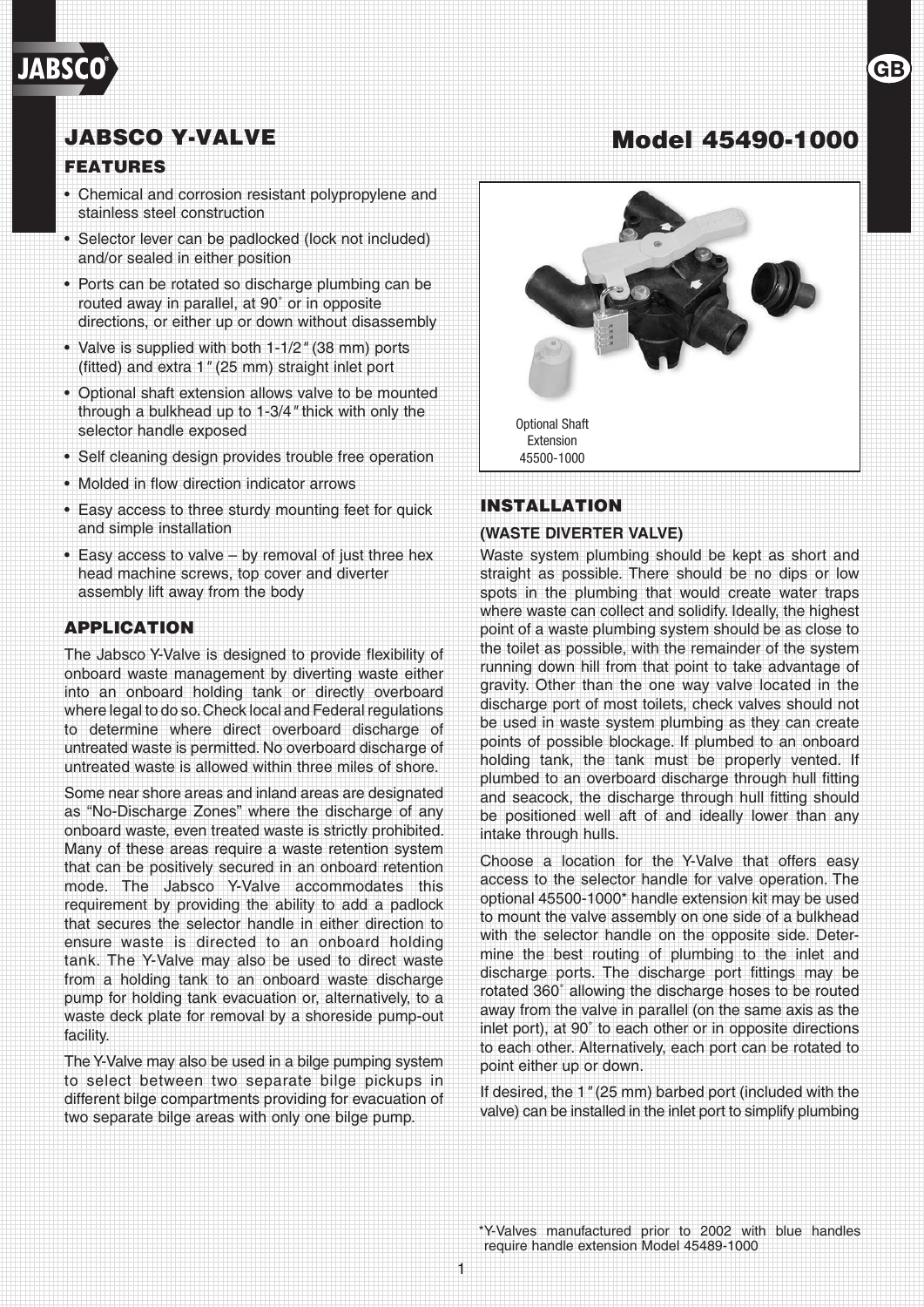

when the valve is used with macerating type toilets having 1*"* (25 mm) discharge ports.To accomplish this, simply remove the three machine screws that secure the top cover to the valve body and remove the cover with diverter and handle as an assembly. Remove the 1-1/2" (38 mm) inlet port from its socket in the valve body and insert the 1" (25 mm) port fitting in its place. Refit the top cover & diverter assembly with the diverter positioned near the discharge ports and secure it in place with the three machine screws.

The valve should be secured to a solid mounting surface. After selecting an appropriate mounting position, hold the valve in place and mark the location of the three mounting holes in the valve base. Drill appropriate size holes for the fasteners being used and attach the valve to the mounting surface. Rotate the discharge ports to orient them in the desired direction that best accommodates the plumbing.Attach each waste hose to the appropriate valve port and secure each connection with two stainless steel band clamps.

The valve may also be mounted in a through bulkhead configuration with just the selector handle being exposed on the operational side of the bulkhead. To install this way, an optional 45500-1000 Handle Extension Kit is required. Remove the handle retention screw and handle from the diverter shaft. Position the valve in its desired mounting location and mark the position of the diverter shaft. Bore a 1-5/8*"* (40 mm) hole through the bulkhead at the position marked for the diverter shaft. Push the 45500-0000 Handle Extension onto the diverter shaft. Reposition the valve assembly in its mounting location with the shaft extension centered in the 1-5/8*"* (40 mm) hole and mark the location of the three mounting holes in the valve top cover plate on the bulkhead. Drill holes for the mounting fasteners at each of the three marked locations and attach the valve via its top plate to the bulkhead. Fit the handle to the handle extension and secure the handle and handle extension to the Diverter shaft with the long screw provided in the Handle Extension Kit. Rotate each port to the desired position and attach each hose securing them with two stainless steel band clamps on each port.



Mounted on bulkhead.



Mounted through bulkhead with optional handle extension.

#### SERVICE

The Y-Valve is designed to be self cleaning as the diverter is moved from one port position to the other. Therefore, it is recommended that the valve be operated periodically (about once per month) to prevent debris from accumulating on the sealing surfaces. Other than this periodic operation, there is no regular service required unless the valve stops functioning properly.

GE

Should the valve ever develop a leak or show signs of leakage past the diverter allowing liquid into the port that is intended to be closed, the valve should be serviced with a service kit number 45488-0000. This kit includes all Y-Valve O-Ring seals and a molded rubber diverter seal.

Flush and drain the plumbing system in which the Y-Valve is installed. If connected to an overboard through hull and seacock, close the discharge seacock. It may be easier to remove the entire Y-Valve assembly so it can be serviced on a workbench but it is not required, unless the valve is installed in a through bulkhead configuration. Remove the three screws that retain the valve cover to the body. Lift the top cover, handle and diverter assembly off and out of the body.

Note: There are three pockets on the underside of the cover near each cover screw where the blade of a screwdriver can be inserted to gently pry the cover upward to begin the separation process.

Unscrew the handle retention screw and remove the handle from the diverter. Pull the diverter from the top cover. Pull each port fitting from the body port pockets.

Remove the O-Ring seals from each port fitting. Remove the top cover O-Ring seal from its locator ring on the cover. The diverter shaft O-Ring seal will likely remain in the O-Ring bore in the top cover but may also stick to the diverter shaft. Remove the diverter shaft O-Ring seal. Remove the two screws that retain the diverter seal retainer plate to the diverter. Remove the seal retainer plate and molded rubber diverter seal. Clean all parts, especially each O-Ring groove and diverter shaft O-Ring bore in the top cover. Also clean the diverter shaft where it contacts its O-Ring seal and the diverter pivot pin at the bottom of the valve body and pivot pin socket in the diverter. Take care while cleaning not to scratch any of the sealing surfaces.

Position the new molded rubber diverter seal in the frame of the diverter face. Place the diverter seal retainer plate in the center of the diverter seal and secure it in place with the two plate retainer screws. Install new top cover O-Ring on its locator ring on the top cover and port O-Rings on each port. Position the diverter shaft O-Ring in its bore in the top cover. Lubricate all O-Rings, the diverter seal and the diverter shaft pivot pin on the bottom of the diverter with a small amount of grease or petroleum jelly. Slide each port with installed O-Ring into its respective socket in the valve body. Slide the diverter shaft into the center hole of the top cover, through the O-Ring seal, with the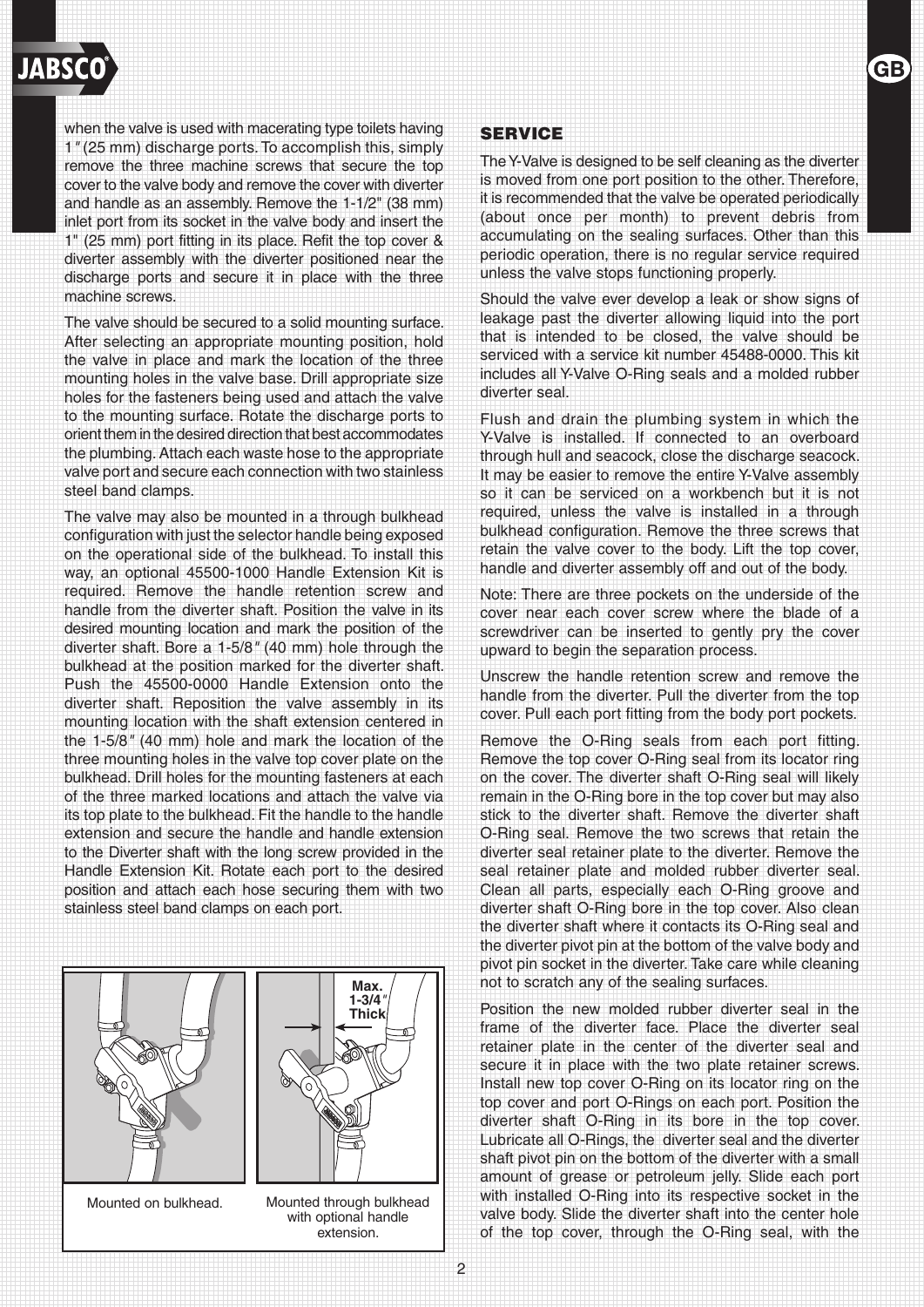

diverter positioned opposite the raised molded-in handle stop on the underside of the top cover. Position the handle on the diverter shaft and secure it in place with its screw. Orient the top cover so the discharge indicator arrows align with their respective discharge ports and secure the top cover to the valve body with its three machine screws. Slide the diverter into the valve body positioned near the discharge ports. Ensure the diverter pivot pin is properly aligned, with the pivot pin socket in the bottom of the body and push the top cover firmly against the body.



DIAGRAM 1 Y-VALVE HOLDING **TANK** TOILET JABSCO MACERATOR PUMP Y-VALVE TOILET HOLDING TANK DIAGRAM 2 DIAGRAM 3 Y-VALVE | PUMP

**GB** 

3